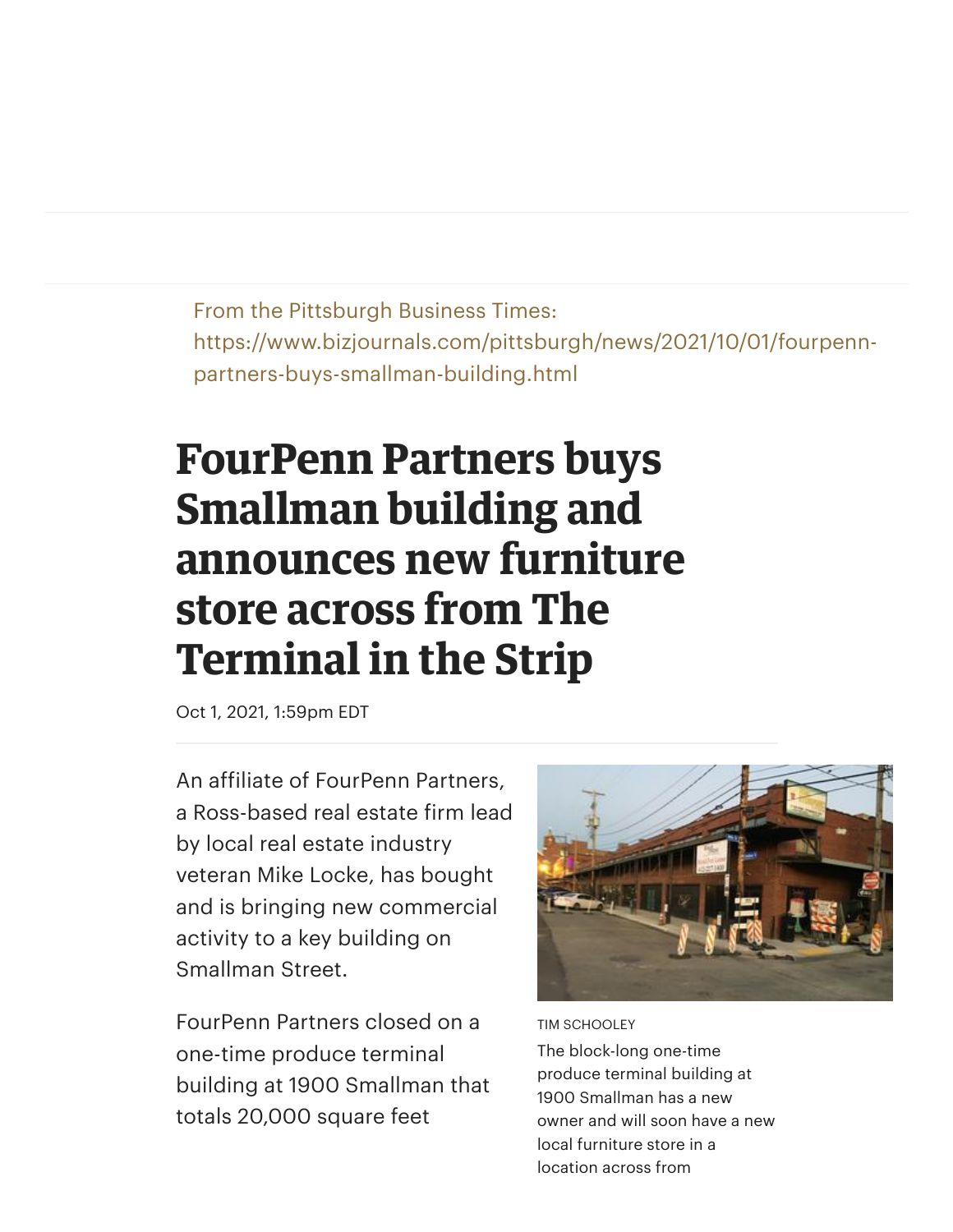yesterday, paying \$3.2 million, or \$160 per square foot.

McCaffery's The Terminal redevelopment across the street.

Mike Locke, managing partner for

FourPenn Partners, noted how the property was right in the middle of so much happening in the Strip District right now as part of the appeal in a deal motivated by a tax-driven need to buy a property after selling a flex property in Cranberry Township.

"We had a 1031 need and it just fit it almost exactly dollar wise," he said of the federal tax law that allows a real estate investor to defray taxes on a property sale by buying another.

It's a property that spans between 19th and 20th streets along Smallman and is currently leased to the nightclub Cavo and offices for the local software company, LegalSifter Inc.

To fill the remaining vacancy in the building FourPenn Partners is [announcing](https://bassbennett.com/) it has a lease in place with Bass & Bennett Trading Company, a furniture store focused on hand-crafted items imported from countries such as India and Asia.

It's a business launched a few years ago motivated by an itch to travel by its founders, who most recently have been using a farm in Coraopolis as their sole retail hub, while also selling through various other outlets, generating some publicity for their often one-of-a-kind merchandise in the publication House Beautiful as well as on one of the television programs of Leanne Ford.

The new store is expected to open early next year in a 4,200-square-foot corner location at 1900 Smallman, said Matt Bass, one of the founders of the business and a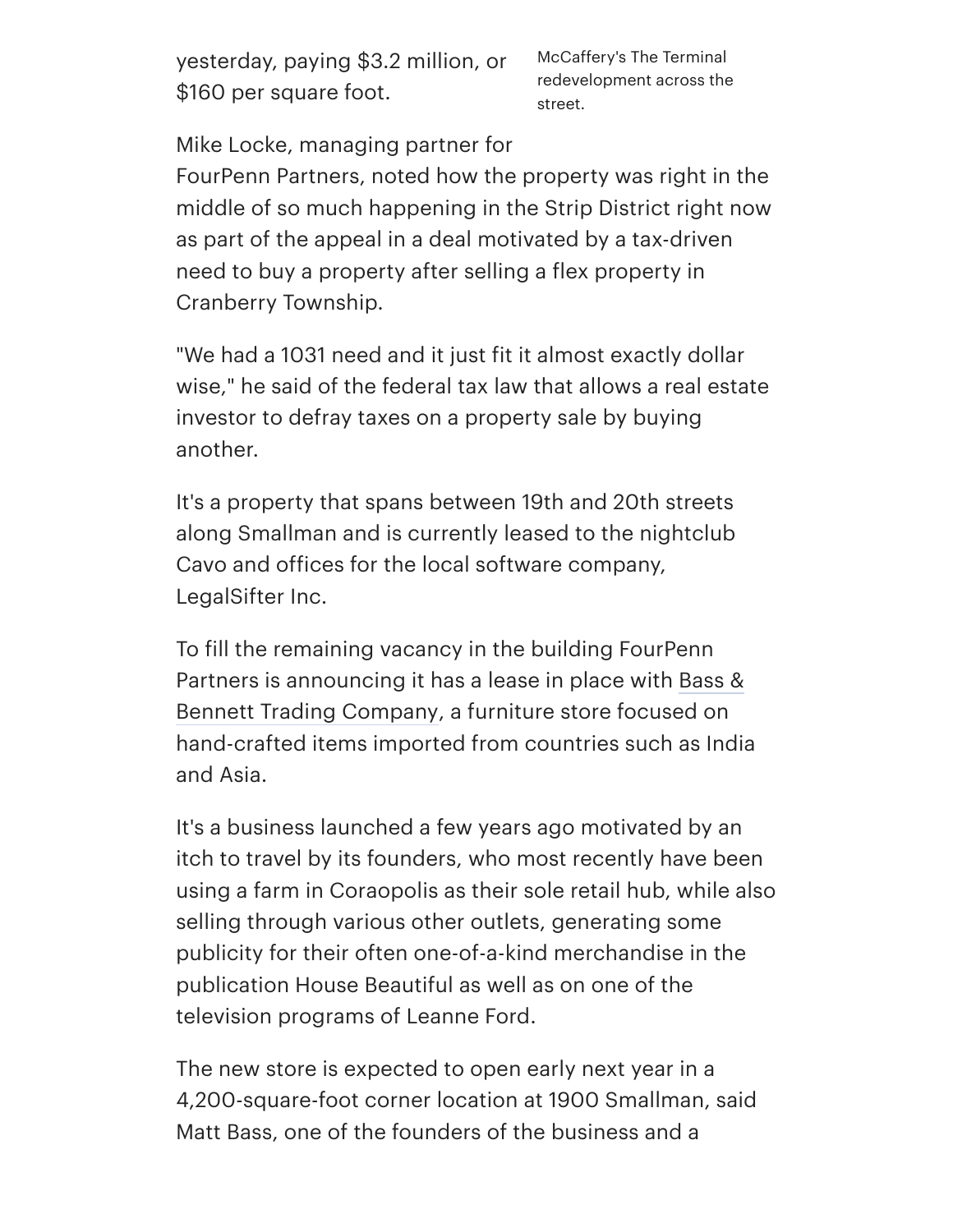professor of software engineering at Carnegie Mellon University.

"There's no better place to get your stuff in front of people than the Strip," said Bass.

To best leverage the warehouse space for the business and the amount of merchandise it seeks to import, Bass said the goal is to open three Bass & Bennett stores.

The plan calls for eventually adding a rooftop deck for the business as well, he added, for a venture forced to get creative through the pandemic, often hosting dinners with local chefs at the Coraopolis farm at which the merchandise often sold.

The experience has demonstrated to Bass how viable the business can be, often finding strong demand for the furniture in different kinds of environments.

"Everywhere that we've been, as soon as people get in front of our stuff, it sells," Bass said.

Bass & Bennett doesn't get its product from a wholesaler, instead working directly with suppliers, resulting in an authentic line of merchandise Bass expects is a major appeal with buyers.

"We travel around and we buy directly," he said.

Bass & Bennett will move onto Smallman Street at a time when changes in the Strip have resulted in some furniture stores closing and retiring in the [neighborhood.](https://www.bizjournals.com/pittsburgh/news/2016/12/22/artistry-to-close.html)

The other tenants, which also includes the exercise studio Elevate, are committed to long-term leases for a building Locke acknowledges could be a potential redevelopment site, giving all the activity happening around it.